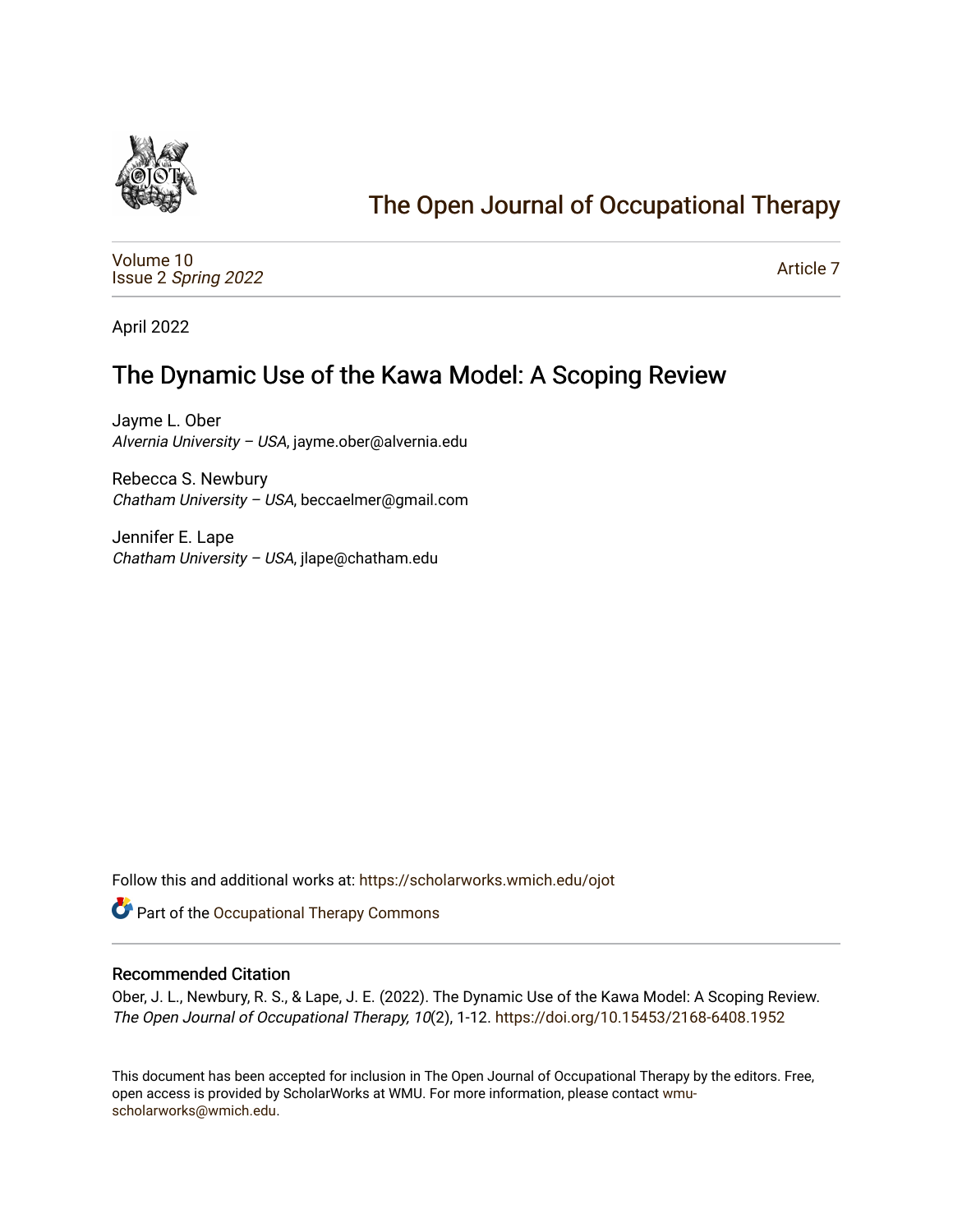# The Dynamic Use of the Kawa Model: A Scoping Review

## **Abstract**

Background: The Kawa model, a framework to guide culturally relevant occupational therapy, has gained recognition and become more widely used in practice. Research on the model thus far, while still relatively sparse, provides guidance for the model's use, including its strengths and facets that require further exploration to support its use and effectiveness in dynamic ways.

Method: A scoping review was completed to gather, organize, appraise, and synthesize the current research evidence on use of the model.

Results: Findings support the Kawa model's culturally flexible application and its capacity to garner clientcentered qualitative information, as well as to build therapeutic relationships in a variety of settings. Challenges to the model's use include therapists' inexperience limiting effectiveness and the need for additional quantitative assessment measures to supplement the qualitative findings gathered during use of the Kawa. Limitations to this review include author preconceptions, homogeneity among the authors, and inclusion of non-peer-reviewed theses.

Conclusion: The Kawa model is an adaptable tool to examine and enhance well-being. It may be most effective when used by experienced therapists and in conjunction with other relevant tools. Further research is recommended to continue to evaluate its dynamic use.

## **Comments**

The authors declare that they have no competing financial, professional, or personal interest that might have influenced the performance or presentation of the work described in this manuscript.

Keywords collaboration, culturally responsive, Kawa model, occupational therapy

# Credentials Display

Jayme L. Ober, OTD, OTR/L, MSCS; Rebecca S. Newbury, OTD, OTR/L; Jennifer E. Lape, OTD, OTR/L

Copyright transfer agreements are not obtained by The Open Journal of Occupational Therapy (OJOT). Reprint permission for this Applied Research should be obtained from the corresponding author(s). Click [here](https://scholarworks.wmich.edu/ojot/policies.html#rights) to view our open access statement regarding user rights and distribution of this Applied Research.

DOI: 10.15453/2168-6408.1952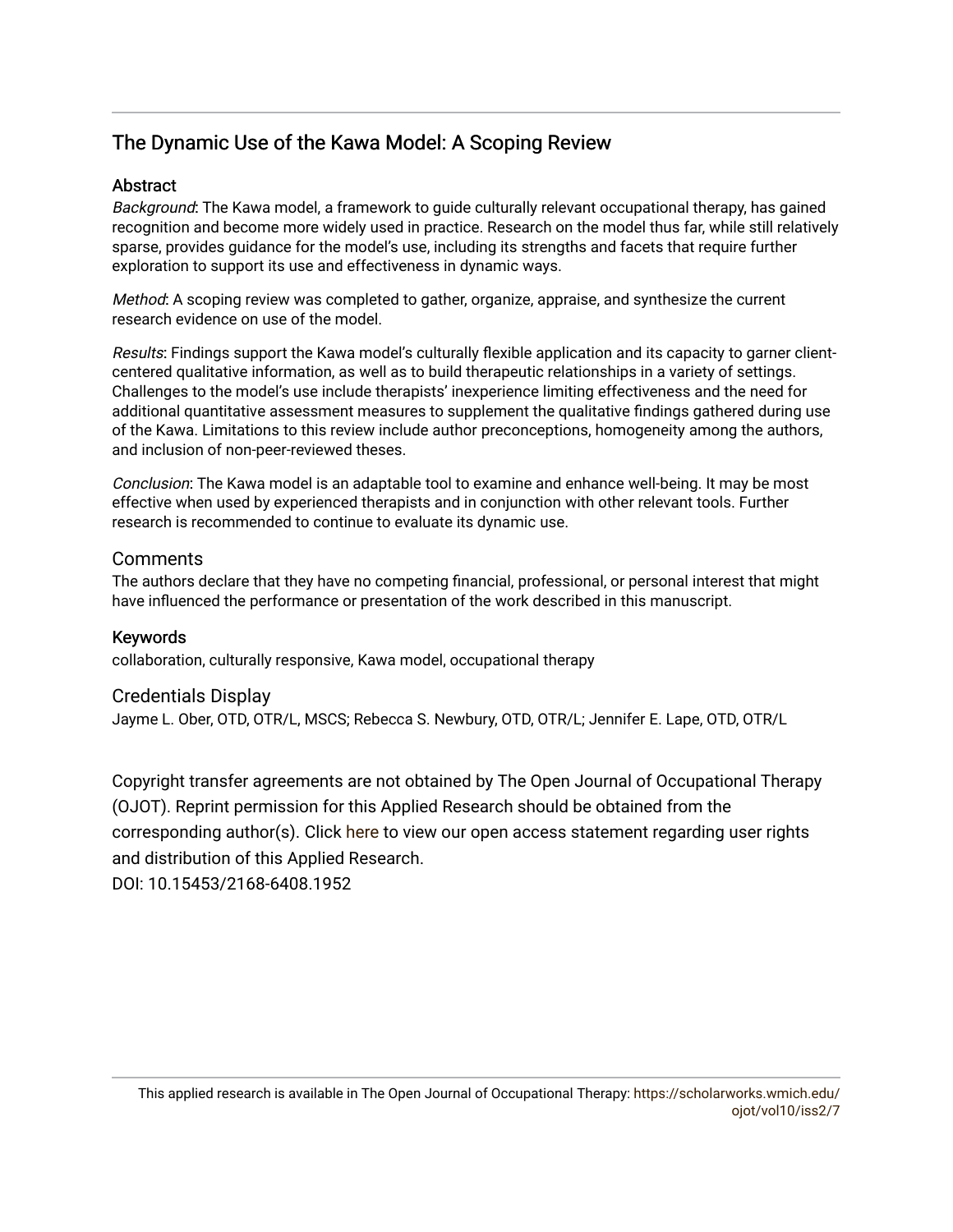#### THE DYNAMIC USE OF THE KAWA MODEL: A SCOPING REVIEW

The Kawa (river) model is an occupation-based conceptual model that was created in 1999 by a team of Japanese occupational therapists, led by Dr. Michael Iwama. It is the first model in occupational therapy (OT) practice that was developed from clinical practice outside of the Western English-speaking world through qualitative research (Iwama, 2006; Iwama, 2018; Teoh & Iwama, 2015). *The Kawa Model: Culturally Relevant Occupational Therapy* textbook, by Iwama, was published in 2006. Eastern culture emphasizes the harmony between the person and environmental factors, which is believed to enhance health and well-being (Iwama, 2018; Iwama et al., 2009). Therefore, the model focuses heavily on the client's environmental contexts and how that impacts the flow of harmony in life, rather than mainly focusing on the individual client (Iwama, 2018; Iwama et al., 2009). This supports a culturally responsive approach to understanding the day-to-day realities of diverse clients (Iwama, 2006; Iwama, 2018; Iwama et al., 2009).

*Kawa* is the Japanese word for "river," a natural metaphor to portray life's energy and journey (Iwama, 2006). The river's constructs are inseparable: water (*mizu*) represents life flow and health, driftwood (*ryuboku*) represents personal assets and liabilities, rocks (*iwa*) represent life circumstances and problems, and the river walls (*torimaki*) represent physical and social environmental factors (Iwama et al., 2009). The flowing water can symbolize life and occupation, and without water flowing there can be no river, no life (Iwama, 2006). Space between obstructions (*sukima*) through which life flows are opportunities for expanding flow and well-being in accordance with the client's perspective and priorities (Iwama, 2006; Iwama et al., 2009). OT aims to create more space between obstructions and improve harmony between all the elements to enhance life flow (Iwama et al., 2009). Clinical reasoning is used to identify and use strengths and supports (driftwood and river walls), and incorporate remediation and/or adaptative techniques as indicated, to overcome challenges and barriers (rocks) to maximize occupational performance and overall well-being (Iwama, 2006; Teoh & Iwama, 2015). The Kawa model's use of metaphors may be easier for clients to understand and relate to their own lives, compared to some other practice models (Iwama, 2006). While the model continues to be developed, it is used in practice across six continents and is taught in over 500 OT programs around the world (Iwama, 2018).

*The Kawa Model Made Easy* manual, by Teoh and Iwama (2015), asserts that the Kawa model "can be used as a conceptual model of practice, frame of reference, assessment tool and modality" (p. 2). Recent research has explored the model's use in various ways and contexts. This scoping review aims to provide a comprehensive critical appraisal of the research to date about the model's use and explore the validity of its use in dynamic ways as a therapeutic tool. The intended audience is allied health professionals who are interested in learning more about this model and its strengths and challenges of use.

#### **Method**

The authors followed Arksey and O'Malley's (2005) framework for conducting a scoping study. The stages of this method are as follows: Stage 1: identifying the research question; Stage 2: identifying relevant studies; Stage 3: study selection; Stage 4: charting the data; and Stage 5: collating, summarizing, and reporting the results (Arksey & O'Malley, 2005). For this review, each article selected was also critically appraised by the authors using methods outlined by Law and MacDermid (2014) to strengthen the review and provide additional information regarding the levels of evidence and quality of the currently available literature.

The authors had previously conducted comprehensive literature searches of Kawa-model-related articles published from 2007 to 2017 before implementing their own studies of the model's use (Lape et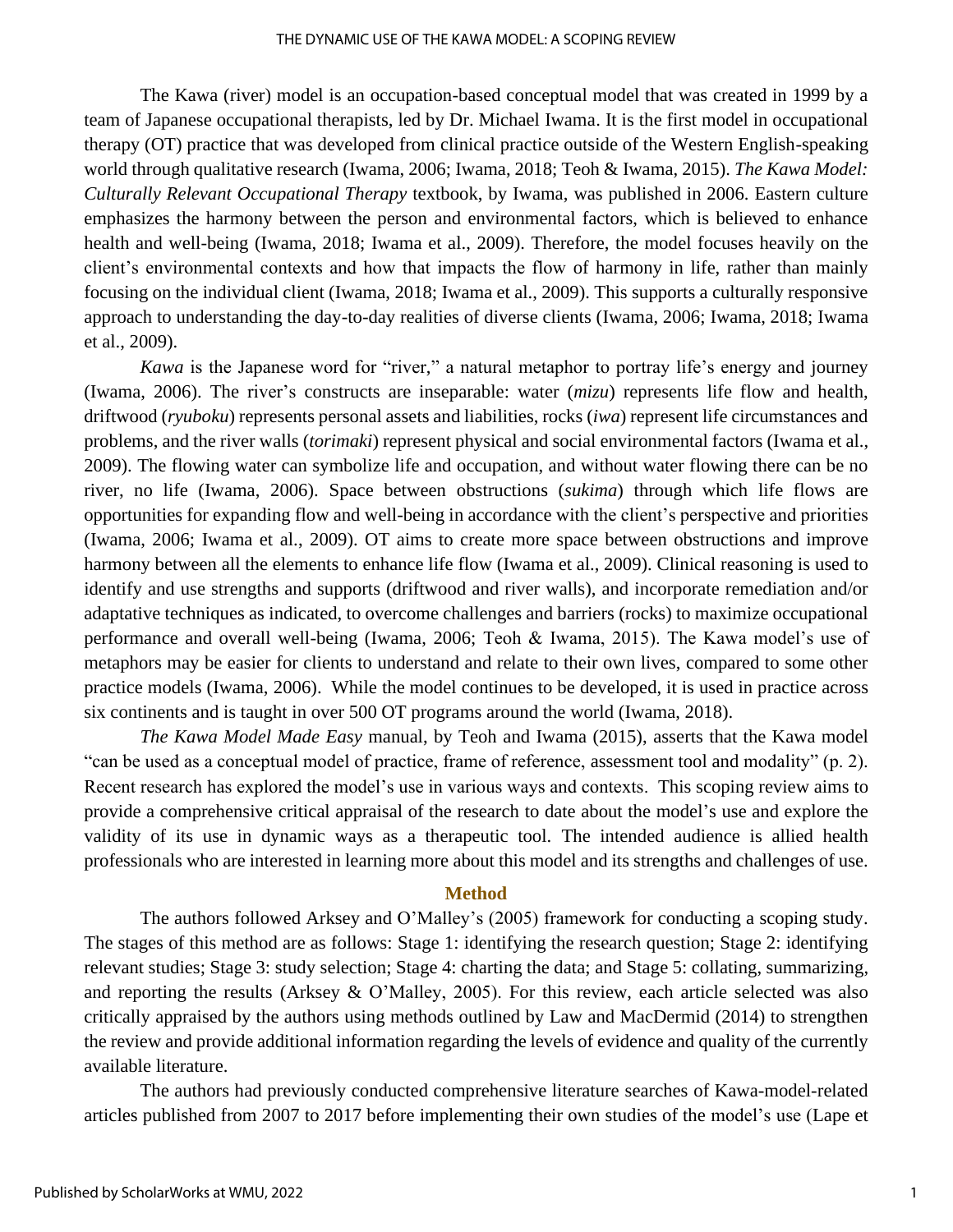al., 2019; Lape & Scaife, 2017; Newbury & Lape, 2021; Ober & Lape, 2019). The search for this scoping review was extended to 2021 to include the most recent publications. Initial inclusion criteria were: research articles published in peer-reviewed journals that directly investigated the use of the Kawa model, full-text available, and published in English or translated to English available. Exemption for this review was sought and granted by the Institutional Review Board of Chatham University in Pittsburgh, PA.

Given that the state of research on the Kawa model is still in its relative infancy, a limited number of published articles met all of the initial inclusion criteria. Therefore, in the interest of comprehensiveness, the authors agreed to revise the initial criteria to include unpublished doctoral- and master's-level dissertations and theses that met all other inclusion criteria, such as available in full text. These were included in the thematic analysis and are discussed in the Results section. Informational articles and published practice reports about the use of the Kawa model, as well as qualitative scholarly studies that used the Kawa but did not examine it directly, were examined separately and included in the discussion, as they were deemed to be relevant to the body of literature but did not meet other inclusion criteria. Articles not available in full text in English or English via Google Translate were excluded. Articles that did not directly examine the use of the Kawa model and/or have findings about the use of the model were excluded. Search terms were "Kawa model" alone and in combination with "occupational therapy." Databases searched included Google Scholar, Academic Search Premier, CINAHL, Directory of Open Access Journals, SPORTDiscus, Ovid, and EBSCO Discovery Services for Chatham University and Alvernia University. Reference lists of the selected articles were mined to ensure a complete literature search.

### **Data Analysis**

To improve trustworthiness, the first and second authors independently appraised the selected articles and completed qualitative thematic analysis following the general steps outlined by Braun and Clarke (2006). Each author identified key words and phrases, grouped similar words and phrases, and identified themes based on these groupings and the studies' findings. These two authors then met to discuss themes. During the discussion, small discrepancies of the wording were noted between the two analysts' identified themes, and the themes were further distilled and agreement was reached. No major discrepancies were noted. Themes were then reviewed and discussed with the third author who was also intimately familiar with the body of literature, and themes were agreed on by all three authors.

### **Results**

The literature search produced over 500 results; however, only approximately 30 of those met the inclusion criteria. After exclusions were applied and inclusion criteria were updated, 10 research articles and three unpublished dissertations were selected to critically review for thematic analysis of the model's use (see Table 1 and Table 2). The articles were published in the following scholarly journals: *Annals of International Occupational Therapy*, *Journal of Occupational Therapy and Rehabilitation*, *Occupational Therapy International*, *Occupational Therapy in Mental Health*, *Advances in Rehabilitation*, *Internet Journal of Allied Health Sciences & Practice*, and *Open Journal of Occupational Therapy.* The research designs of the selected published articles were primarily qualitative with one quantitative (pretest-posttest design) and two studies using mixed methods, both with a pretest-posttest design (see Table 1). Therefore, three articles are ranked as Level III on the evidence hierarchy (Sackett et al., 1996). Two of the three selected dissertations were qualitative in design and one was mixed methods (see Table 2).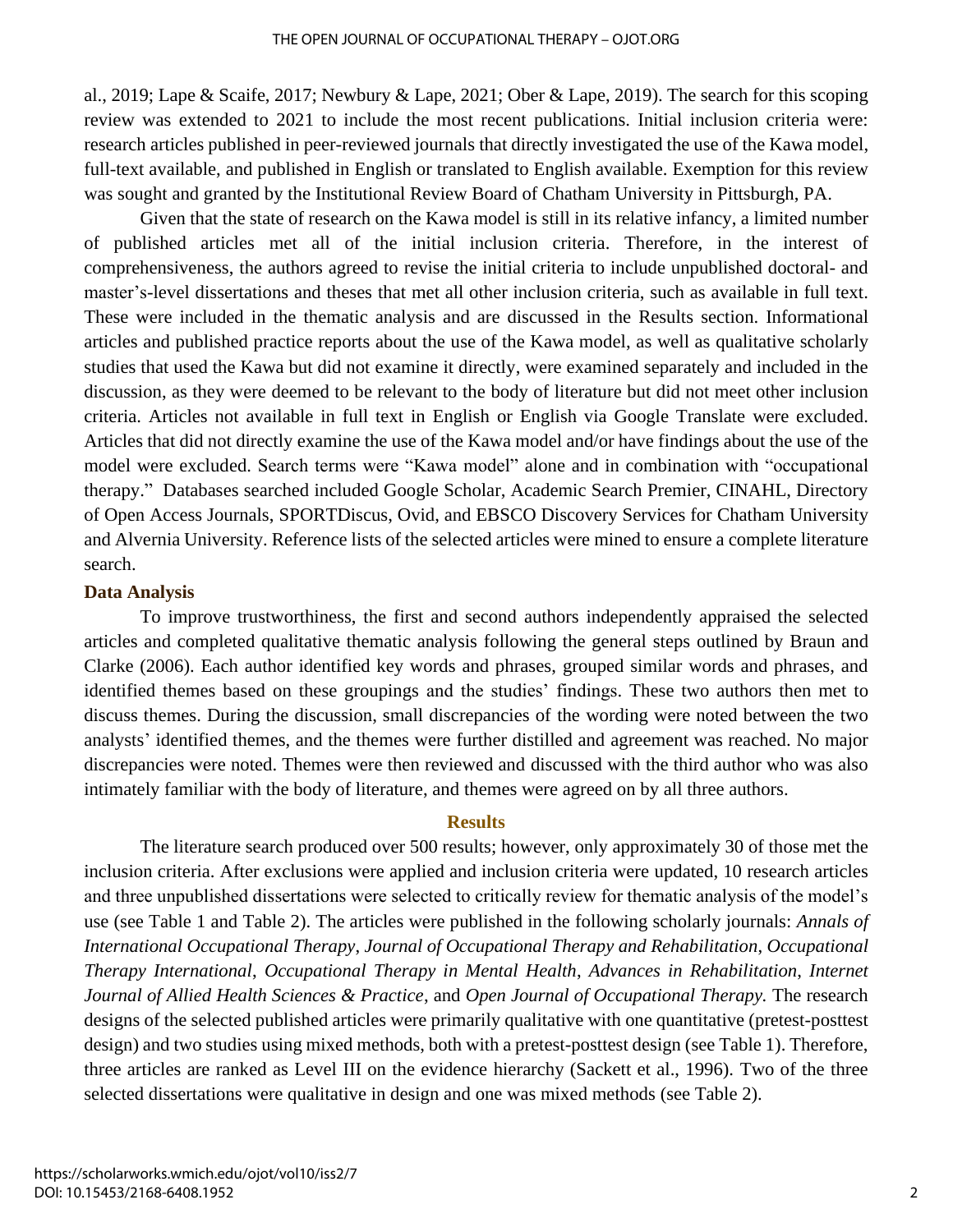#### THE DYNAMIC USE OF THE KAWA MODEL: A SCOPING REVIEW

#### **Table 1**

| Published Research Evidence Investigating the Kawa Model |  |  |  |
|----------------------------------------------------------|--|--|--|
|----------------------------------------------------------|--|--|--|

| <b>Author(s), Year; Country</b>                                     | <b>Research Design</b>                         | <b>Study's Purpose; Number of Participants</b>                                                                                                                                                  |
|---------------------------------------------------------------------|------------------------------------------------|-------------------------------------------------------------------------------------------------------------------------------------------------------------------------------------------------|
| Aygün & Akel, 2018;<br>Turkey                                       | <b>Oualitative Design</b>                      | Investigate the positive and negative experiences of senior class OT students in<br>using the Kawa model; $(N = 20)$                                                                            |
| Carmody et al., 2007;<br>Ireland                                    | Qualitative, Grounded<br>Theory, Case Study    | Explore the effectiveness of the Kawa model to guide OT interventions with<br>individuals with multiple sclerosis; $(N = 2)$                                                                    |
| Gregg et al., 2015;<br>USA; Case of combat stress<br>in Afghanistan | Qualitative, Case Study                        | Propose implementation of the Kawa model to develop culturally sensitive OT<br>interventions in the military context for individuals affected by combat and<br>operational stress; (case study) |
| Janus, 2017; Poland                                                 | Qualitative, Case Study                        | Provide information on the Kawa model and its OT application in mental health;<br>(case study)                                                                                                  |
| Lape et al., 2019; USA                                              | Quantitative, Pilot Study,<br>Pretest-Posttest | Explore the use of the Kawa model for interprofessional health care team<br>collaboration; $(N = 10)$                                                                                           |
| Lape & Scaife, 2017; USA                                            | Qualitative, Exploratory<br>Study              | Explore potential uses of the Kawa model to promote team building and<br>collaboration with rehabilitative professionals and to identify areas for future<br>related research; $(N = 26)$       |
| Newbury & Lape, 2021<br><b>USA</b>                                  | Mixed Methods,<br>Pretest-Posttest             | Explore if a Kawa model-based educational intervention could improve the<br>current well-being of older adults related to aging in place; $(N = 7)$                                             |
| Ober & Lape, 2019; USA                                              | Mixed Methods,<br>Pretest-Posttest             | Investigate the impact of a team building intervention with the use of the Kawa<br>model on acute care rehabilitation team collaboration; $(N = 8)$                                             |
| Paxson et al., 2012; USA                                            | Oualitative,<br>Phenomenology                  | Gather information to understand occupational therapists' experiences using the<br>Kawa model in a mental health setting; $(N = 2)$                                                             |
| Weis et al., 2019; USA                                              | Qualitative,<br>Phenomenology                  | To understand the experience of grieving parents from a Kawa model<br>perspective and identify potential implications for OT; $(N = 11)$                                                        |

#### **Table 2**

*Reflection of Master's and Doctoral Work Investigating the Kawa Model*

| Author(s), Year; Country    | <b>Research Design</b>              | <b>Study's Purpose; Number of Participants</b>                       |
|-----------------------------|-------------------------------------|----------------------------------------------------------------------|
| Lim, 2018; United           | Doctoral Thesis, Longitudinal       | To examine personal experiences of mental health recovery over       |
| Kingdom                     | Qualitative, Phenomenology          | a year using the Kawa model, as well as examine the value of the     |
|                             |                                     | model as a visual tool to explore these personal journeys; $(N = 8)$ |
| Majapuro, 2017; Sweden,     | Master's Thesis, Qualitative Study, | To explore occupational therapists' views regarding the use of the   |
| subjects were from all over | Phenomenology                       | Kawa model in practice; $(N = 15)$                                   |
| the world                   |                                     |                                                                      |
| Owen, 2014; South Africa    | Master's Dissertation, Descriptive  | To explore occupational therapists' use and perceptions of the       |
|                             | Case Study (Phase 1: Quantitative,  | Kawa model in practice;                                              |
|                             | Phase 2: Qualitative)               | $(N = 12$ for Phase 1, $N = 7$ for Phase 2)                          |

The thematic analysis of research investigating the Kawa model identified the following themes of use: culturally sensitive guide for OT practice, tool to develop a therapeutic partnership between the client and clinician, client-centered data collection tool, and tool to facilitate interprofessional collaboration. In all reviewed research, the Kawa model provided a unique platform for open communication and an opportunity to gain a deeper perspective. Common barriers to use were also identified as a theme for discussion.

#### **Culturally Sensitive Guide for OT Practice**

Study findings support the model's use as a culturally sensitive guide for OT practice (Aygün & Akel, 2018; Carmody et al., 2007; Gregg et al., 2015; Newbury & Lape, 2021; Owen, 2014), as intended by the developers of the model (Iwama et al., 2009). In a qualitative investigation by Aygün and Akel (2018), final-year OT students identified positive and negative features of the model after use with one client each. Their clients were adults with various diagnoses such as stroke, mallet finger, schizophrenia, and multiple sclerosis. The students' lack of experience implementing the model was listed as a limitation for the study, and a negative feature for new users. However, the students identified positive features as the use of the model to guide the intervention plan and the ability to analyze their clients in detail, which assists in determining client priorities (Aygün & Akel, 2018). The two-phase study by Owen (2014)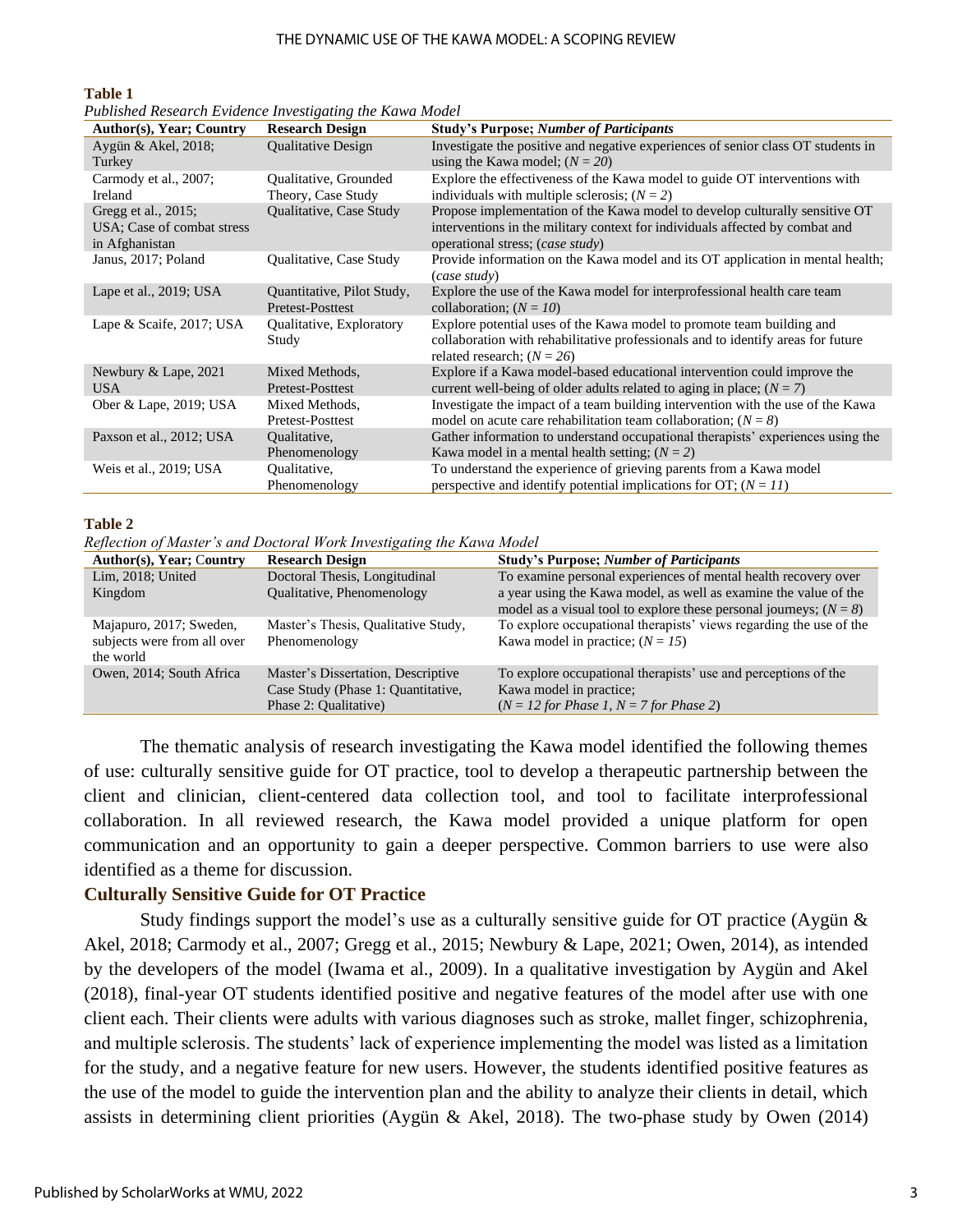garnered occupational therapists' perceptions on the use of the model in practice; the study concluded that occupational therapists found the model adaptable and flexible in application, with experienced occupational therapists finding the model easier to apply than novices.

Carmody et al.'s (2007) small-scale qualitative study concluded that the Kawa model effectively guides the OT process as experienced by the study's participants, individuals with multiple sclerosis. The qualitative study by Gregg et al. (2015) found that the Kawa model guides occupational therapists to provide culturally responsive interventions to promote occupational performance and recovery efforts for military service members during wartime. Furthermore, the mixed method investigation by Newbury and Lape (2021) found the Kawa model effectively guided client-centered, individualized interventions to support aging in place and improve psychosocial well-being in a small sample of community-dwelling older adults.

### **Tool to Develop a Therapeutic Partnership Between the Client and Clinician**

The model has also been successfully used as a tool to facilitate a therapeutic partnership between the client/service user and clinician/service provider (Carmody et al., 2007; Newbury & Lape, 2021; Majapuro, 2017; Paxson et al., 2012). Carmody et al. (2007) reported that the model enabled a therapeutic relationship and partnership. Per Newbury and Lape (2021), the Kawa model was effective for establishing client-therapist rapport and enhancing communication. Paxson et al. (2012) elicited occupational therapists' experiences using the Kawa model in a mental health setting. Study results indicate that the Kawa model's use of metaphors creates a culturally neutral platform for open dialogue, which enables a greater degree of expression and client-therapist collaboration, fostering rapport (Paxson et al., 2012). This study also found that despite the therapists' initial apprehension about the use of the Kawa model, it improved client-therapist interaction and energy, and may create more meaningful engagement in OT (Paxson et al., 2012). Majapuro (2017) explored occupational therapists' views on applying the Kawa model to practice and found the model to be effective for establishing therapeutic relationships and developing rapport.

# **Client-Centered Data Collection Tool**

The third theme of the model's use is as a client-centered assessment and data collection tool to better understand the client's perspective and priorities (Janus, 2017; Gregg et al., 2015; Lim, 2018; Newbury & Lape, 2021; Weis et al., 2019). Janus (2017) promotes the Kawa model as an efficient option to garner data about the client's situation in a relatively short period. Gregg et al. (2015) found that the use of the river drawing and metaphor was useful for gathering data specific to the service user's unique experience and aided in the formation of an individualized plan of care. In their mixed methods investigation, Newbury and Lape (2021) found the Kawa model was useful in eliciting client perceptions, including the clients' views of the presence and impact of environmental barriers and supports. The Kawa river drawing activity was also used in their study as an effective pre- and post-intervention outcome measure (Newbury & Lape, 2021).

The model has also been used as a tool to gather in-depth data about participants' perceptions and experiences in qualitative research investigations (Lim, 2018; Weis et al., 2019). Lim's (2018) investigation of the personal experiences of users of mental health services found five themes related to recovery. Participants were noted to value the use of the Kawa model to understand their recovery and their active role in the recovery process. Participants agreed that the use of the visual river maps facilitated a clearer perspective of their unique recovery experiences (Lim, 2018).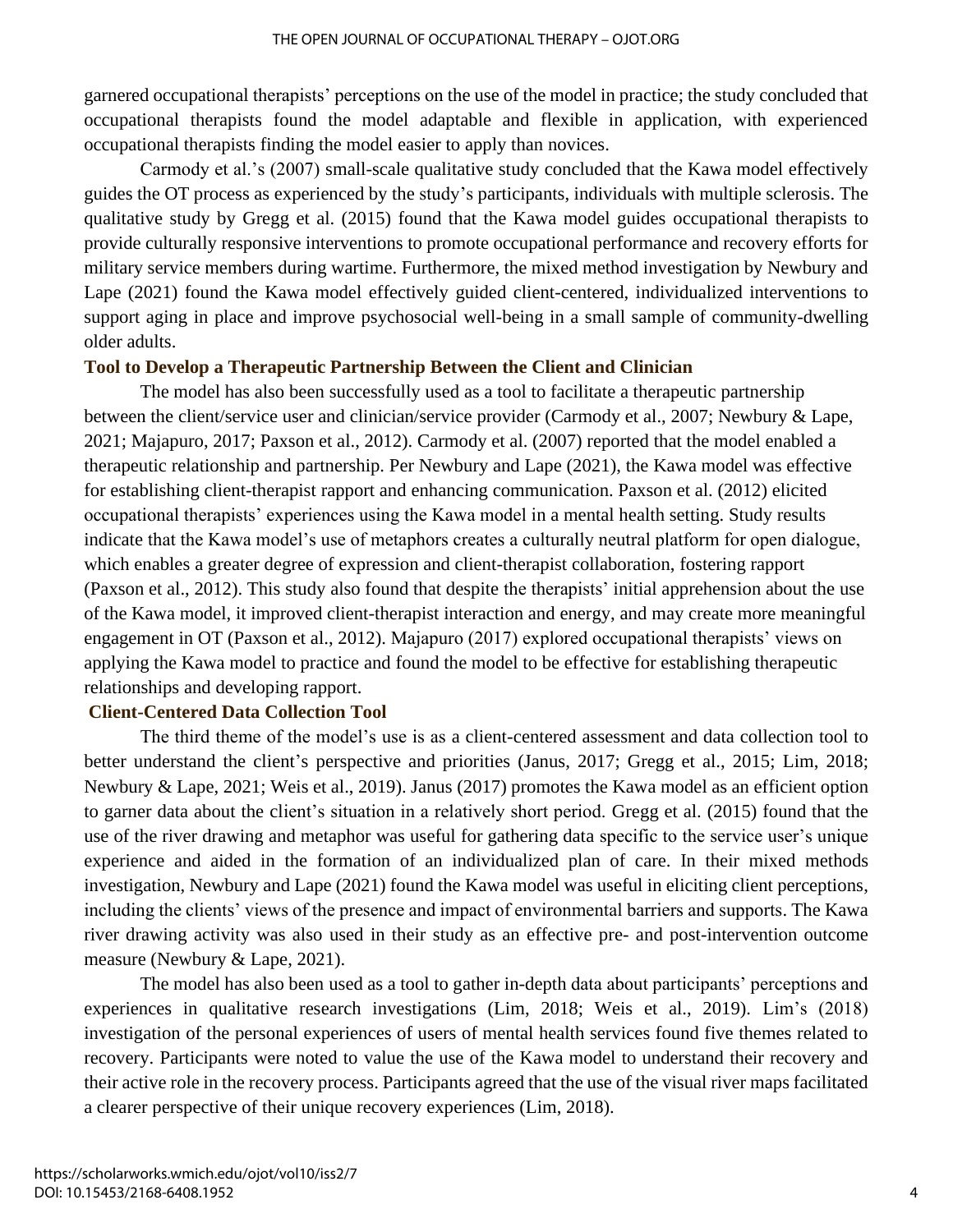Weis et al. (2019) explored the use of the Kawa model with parents grieving the loss of an adult child to a drug overdose. The study found that "Kawa drawings as a qualitative data source allowed the participants to share sensitive information and strong emotions more easily during the semi-structured interview" (p. 2). This study concluded that the Kawa model is an effective assessment tool to understand the barriers and experiences of this population and to design an environment and goals to overcome those barriers (Weis et al., 2019).

### **Tool to Facilitate Interprofessional Collaboration**

Expanding beyond use in more traditional OT interventions, the model has been successfully used as a tool to facilitate interprofessional teambuilding and collaboration (Lape et al., 2019, Lape & Scaife, 2017; Ober & Lape, 2019). The exploratory study by Lape and Scaife (2017) identified four potential applications of the Kawa model related to teambuilding and collaboration with rehabilitative professionals. The study suggested the Kawa model may be used as a tool for teambuilding, to address performance issues, as an approach to conflict resolution, and to address workplace challenges (Lape & Scaife, 2017).

A follow up pilot study by Lape et al. (2019) investigated whether the Kawa model could serve as an effective collaboration tool for a diverse health care team in a skilled nursing facility. The participants included a sample of team members from rehabilitation, nursing, administration, social work, and activities personnel. After an interactive activity involving application of the model to a case study, all team members concluded that the Kawa model provides a common ground for interprofessional discussions, and 90% of the team strongly agreed that the model is an effective tool to increase interprofessional collaboration (Lape et al., 2019).

Ober and Lape (2019) completed a 5-week pretest-posttest study with a group of acute care rehabilitation team members consisting of occupational therapists, physical therapists, and a speech language pathologist to investigate the use of the Kawa model as a teambuilding intervention to improve team collaboration. The study concluded that the model provided a successful method for open team discussion and collaborative problem-solving, and ultimately cultivated team collaboration (Ober & Lape, 2019). Furthermore, Ober and Lape (2019) suggested the Kawa model may be an effective tool to increase awareness and appreciation of team members' diverse backgrounds and perspectives.

### **Unique Platform for Open Communication and Deeper Perspective**

Regardless of how the model was used in the reviewed research, such as a guiding OT approach, a client-centered assessment measure, or a tool to facilitate collaboration, an underlying theme in all studies examined was that the Kawa model provides a unique platform for open communication and deeper perspective. The model's design aims to be culturally neutral while considering all factors that impact healthy life flow. This supports the model's use as a tool in adaptable ways. All literature reviewed recommended further studies to support and investigate the use of the Kawa model in diverse contexts. **Barriers to Use of the Model**

While the use of the model is supported in various ways, barriers must be considered. Majapuro (2017) found the model to be effective for gaining the client's perspective and relevant information through the client's subjective report but felt additional tools were necessary to assess actual occupational performance. Majapuro suggested further development of the model or use in combination with other occupation-based models to guide the OT process.

Lack of experience with the model has been noted as a barrier for novice users and/or a potential limitation to some study results (Aygün & Akel, 2018; Carmody et al., 2007; Newbury & Lape, 2021;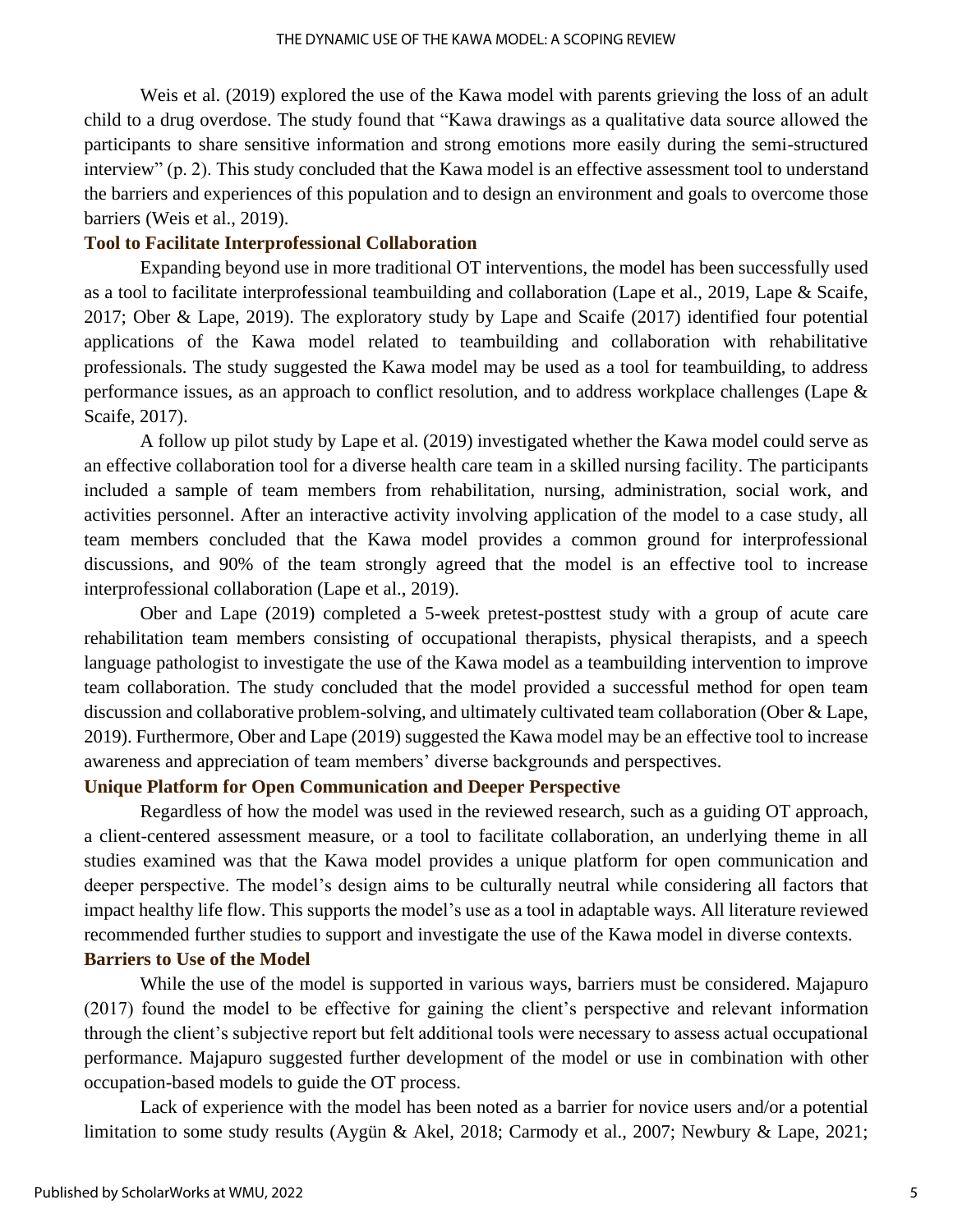Owen, 2014; Paxson, 2012). Owen (2014) reported that clinical use of the model is not simple, as the model requires abstract thought (for both client and clinician) and lacks structure in terms of interpretation. More experienced clinicians have reported positive experiences with the use of the model; however, therapists have also identified several factors that influence the use of the model, such as habits versus experience, clinical reasoning, practice context, and client characteristics (Owen, 2014). Janus (2017) also noted that a basic understanding of psychological principles, as well as conceptual knowledge of the Kawa model, are needed for effective use in practice.

## **Discussion**

The current research evidence supports Teoh and Iwama's (2015) claim that the Kawa model can be used as a conceptual model to guide OT practice, an assessment tool, and a modality. The literature indicates that the Kawa model can serve as a dynamic data collection method, visual tool, and modality to improve perspective and therapeutic partnership. The research not only supports the model's use as a tool to improve effective communication and collaboration between clients and clinicians but among interprofessional team members as well.

### **Use of the Model in OT Practice**

In practice, the Kawa model is designed to be a client-centered tool to use throughout the OT process to provide culturally responsive care. Its design facilitates a deeper understanding of the client's narrative, the creation of collaborative goals to address identified barriers to health and well-being, and the development of meaningful interventions while considering the client's context and values. It can also then be used as an outcome measure to determine if treatment improved the client's life flow.

## *Use in Mental Health Settings*

The Kawa model's use as a data collection tool specifically in mental health settings is supported by the research of Janus (2017), Lim (2018), and Paxson et al. (2012). While not technically a mental health setting, Gregg et al.'s (2015) use of the Kawa model with military personnel in an active-duty combat setting incorporates many aspects of mental health and supports the use of the model in this complex setting. Several practice reports, while not peer-reviewed research, offer additional support for the use of the model as a tool in mental health practice to gain valuable insight into clients' unique situations and perspectives (Fieldhouse, 2008; Leadley, 2015; Richardson et al., 2010). Leadley's (2015) practice report discussed feedback from service users and multidisciplinary team members after a twoyear trial implementation of a Kawa model-based OT assessment report template in a forensic mental health unit in New Zealand. Although definitive conclusions could not be made, overall feedback indicated that the model is occupation-focused, holistic, client-centered, and culturally responsive (Leadley, 2015). The service users felt their perspective was heard, and team members felt the template and the model's metaphors enabled them to view service users' difficulties in a new and improved way; however, the team also felt it was too broad and should include risk information (Leadley, 2015).

Richardson et al.'s (2010) practice report was based on the experiences of three occupational therapists that used the Kawa model in mental health practice and concluded that the model is a valuable tool that enables service users to share their lived experience and develop self-awareness through their interpretation of the river metaphor. The practice report by Fieldhouse (2008) also supported the Kawa model's suitability as a tool in mental health practice based on his encounters as a community mental health team clinician and as an educator. "By using the river metaphor to depict complex, dynamic relations between the self and environment, Kawa shows how occupational therapists can clinically reason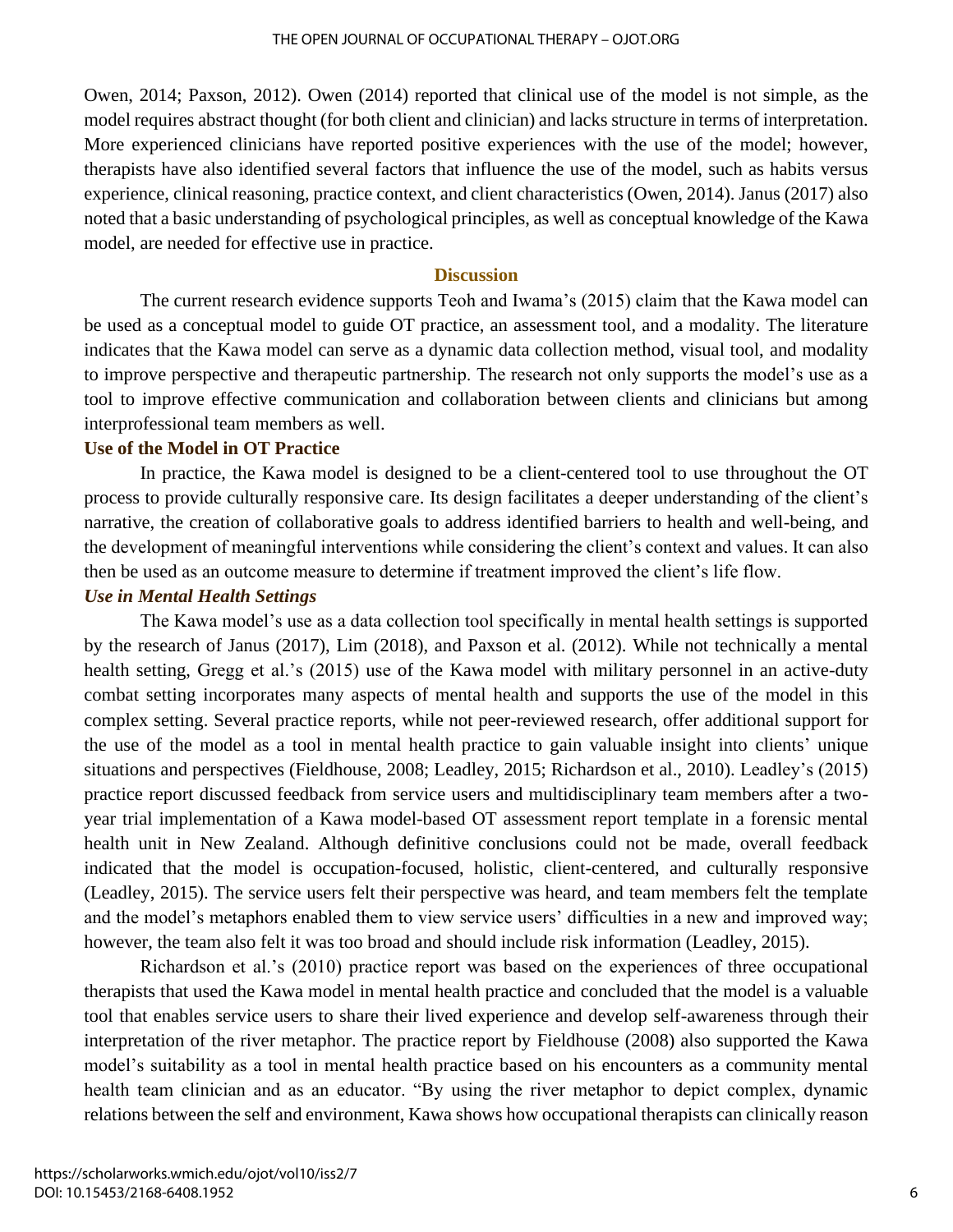with these facets of modern community health practice" (Fieldhouse, 2008, p. 103). Fieldhouse encouraged therapists' model experimentation and critical reflection through use, but not to overlook their individual judgment.

#### *Use in Other Practice Settings*

The evidence examined in this scoping review was derived primarily from the use of the Kawa in community-based and mental health settings. The Kawa, while noted by Janus (2017) to be efficient in gathering data in a relatively short amount of time, is a more time-intensive modality and assessment tool than many simpler, less time-consuming quantitative measures currently used in practice in more traditional medically-based settings in the United States. The authors hypothesize that the limited use of Kawa with clients in more acute medical settings, such as acute care and inpatient rehabilitation facilities, may be because of significant time constraints on services provided in those settings, given the demands of productivity and limited acceptance by payors of less traditional outcome measures and modalities. *Use in Conjunction with Other Tools and Models*

Though the Kawa model has been effectively used as a tool to understand the client's unique perspective and priorities (Janus, 2017; Newbury & Lape, 2021; Paxson et al., 2012), research suggests that therapists should consider selecting complementary assessments to gather relevant data to ensure a comprehensive evaluation. Teoh (2011) discussed a qualitative inquiry conducted with Malaysian adults with visual impairments, which compared the use of an interview based on the Kawa model with an interview based on the Canadian Occupational Performance Measure (COPM; a tool of the Canadian Model of Occupational Performance). The results indicated that each approach has strengths and limitations, and suggested complementary use of both frameworks together for a more overall holistic approach and consideration of clients' life perspectives. Furthermore, given the lack of quantifiable data gleaned from the model's use in isolation, research suggests that the model can be effective and beneficial especially when used in combination with other pertinent quantifiable outcome measures (Gregg et al., 2015; Majapuro, 2017; Newbury & Lape, 2021). Newbury and Lape (2021) found the Kawa model to be an effective qualitative outcome measure when used in conjunction with two additional quantitative measures of participants' psychosocial well-being (the outcome being investigated). While additional objective performance measures are recommended for a comprehensive evaluation, Iwama (2006) suggests that the Kawa river model exercise could provide observable functional performance information such as dexterity, cognition, sitting tolerance, etc., per anecdotal reports from diverse practice settings.

Iwama (2006) states that if the model fails to resonate with the client or occupational therapist, "it should be modified or placed aside in exchange for a more relevant and appropriate model" (p. 160). It is important to note that in American OT practice, occupational therapists should only use the Kawa model, as with any guiding model or frame of reference, in conjunction with the *Occupational Therapy Practice Framework* (*OTPF*; American Occupational Therapy Association [AOTA], 2020). The *OTPF* describes the domain and process of the OT profession and is designed to be used in harmony with professional knowledge, current relevant evidence, and clients' priorities (AOTA, 2020). Globally, occupational therapists should refer to their national occupational therapy association for guidance on practice guidelines or mandates.

#### **Use of the Model in Qualitative Research Investigations**

The Kawa model has been used as a framework to gather and analyze data about participants' perceptions and experiences in various qualitative (QL) research investigations. Weis et al. (2019) support the model's use as a data collection guide in QL studies, and several other scholarly research articles that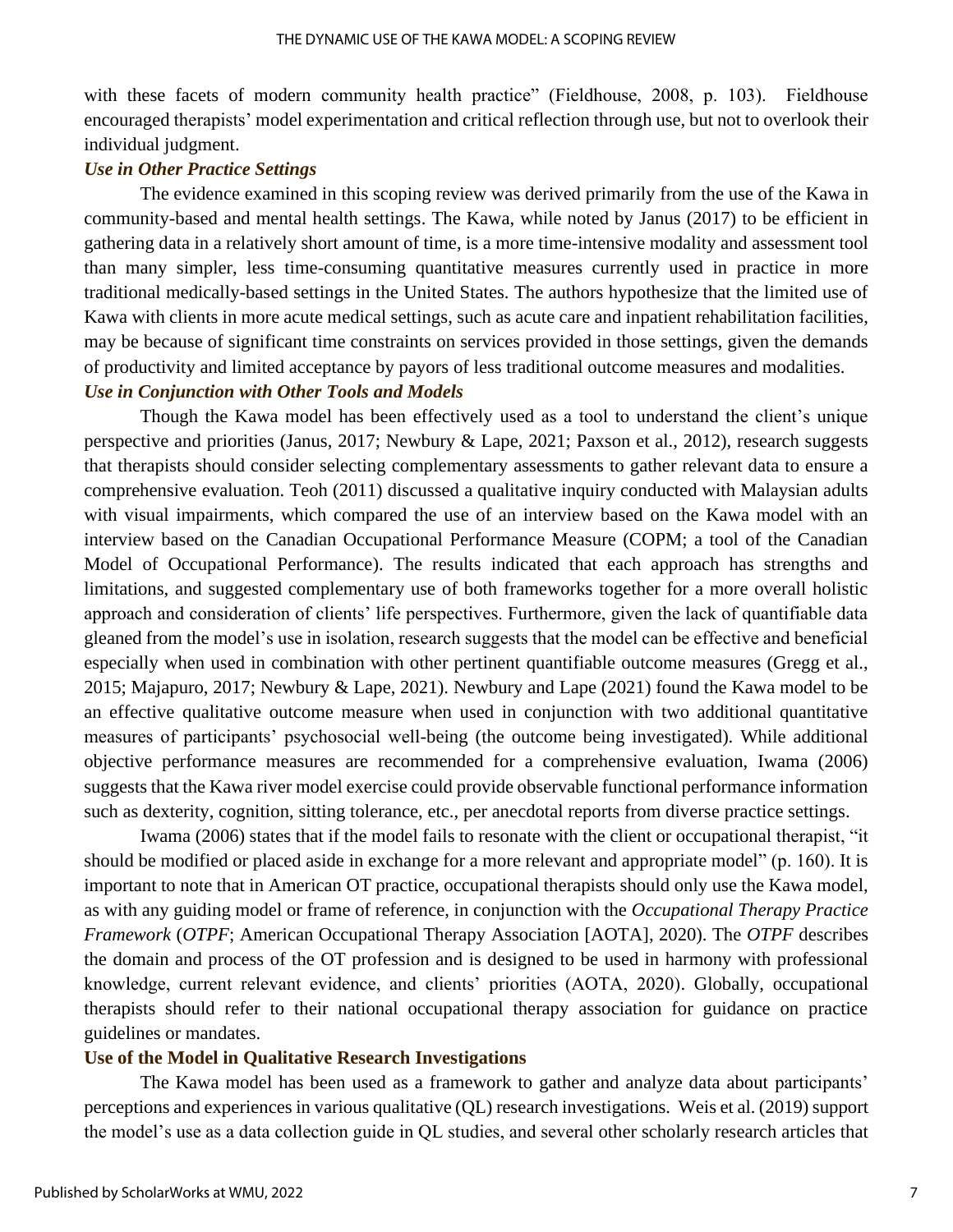did not directly investigate use of the model itself, but used the model as a theoretical foundation and tool to guide QL data collection in their investigations (Ghani et al., 2016; Humbert et al., 2014; Nelson, 2007).

Humbert et al.'s (2014) researchers used the model as an in-depth phenomenological interview guide to facilitate open conversation in their study exploring women's recovery needs after leaving an abusive relationship. The researchers in the study by Ghani et al. (2016) also designed their interview guide based on the Kawa model to investigate the participant's life experience while caring for older family members with terminal illnesses. Nelson (2007) used the Kawa model as an alternative datacollection tool to provide Indigenous Australian participants a means to depict their life and views of what enabled or complicated their health and well-being. The author also emphasized the importance of "(moving) towards relationships with clients where the therapist is the 'learner' rather than the 'teller' and the practice is truly client-centred" (p. 252).

To further support the model's effective use to garner data about the client's perspective and experiences, several theses/dissertations also used the model as a QL data collection tool to explore and understand their participants' perspectives (Giazzoni-Fialko, 2011; Lim, 2018; MacLeod Schroeder, 2018). Doctoral work by MacLeod Schroeder (2018) used the Kawa model as a platform for data collection and analysis with in-depth interviews from five practicing occupational therapists to explore the characteristics of occupational therapist identity and developed a 4-stage model of professional identity formation, represented by the Kawa model to clarify the relationship between elements. Master's work by Giazzoni-Fialko (2011) incorporated a modified version of the Kawa model to interview five parents of children with autism spectrum disorders (ASD) to explore meaningful interventions for children with ASD, and derived four integrated themes, using the model as a framework, to represent life experiences of the families.

#### **Use of the Model as a Therapeutic Tool in Various Contexts**

Research evidence supports the use of the model outside of traditional OT practice, such as to improve team interprofessional collaboration (Lape et al., 2019, Lape & Scaife, 2017; Ober & Lape, 2019). Benefits of effective team collaboration include improved quality of client-centered care, patient satisfaction, and patient outcomes (Strasser et al., 2008; Zwarenstein et al., 2009). Teamwork and collaboration are also significantly linked to the team member's job satisfaction (Chang et al., 2009). Ober and Lape (2019) reported the Kawa model provided a successful, culturally neutral method for the team to visualize, and openly communicate about how to maximize their team's flow. It also provided a platform to enhance an understanding of, and respect for, differing team members' perspectives (Ober & Lape, 2019). The team members in the study by Lape and Scaife (2017) stated that the use of the Kawa model encourages a "non-threatening environment" (p. 4), and they felt it would be beneficial to use not only with other departments in the facility but also with clients, who would likely be more willing to openly discuss their current situations as well.

## *Unique Value of the Metaphor*

One of the primary features that distinguishes the Kawa model from other models of practice is its foundational use of the river metaphor as a communication tool and means for enhancing a holistic understanding between participating parties (e.g., client/practitioner or interprofessional collaboration). Newbury and Lape (2021) note that "the river metaphor seemed to serve as an especially useful projection; in describing obstacles in the more neutral terms of the metaphor, participants may have been more willing to offer details than they would have been in a simple question-and-answer interview" (p. 8–9). Similarly, Lim (2018), whose participants each completed a series of five Kawa river maps over the course of a year,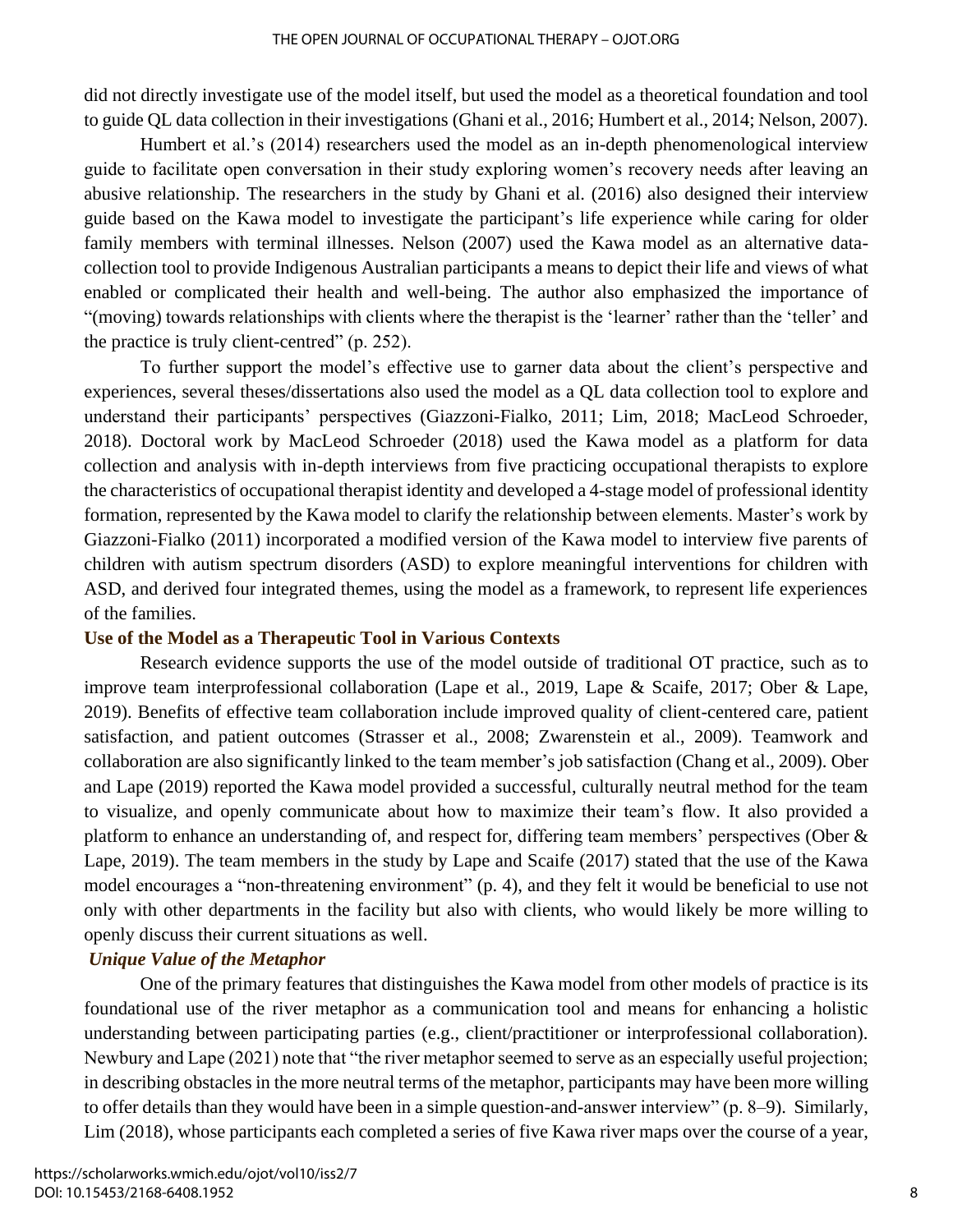reported that these mental health service users agreed that "relating to the concept of a river representing their lives helped them to better comprehend their own recovery experiences and . . . working with the visual maps generated a clearer perspective of their recovery experience promoting new insights" (p. 178– 179). Iwama (2006) reports that "because the Kawa metaphor is easy to comprehend and familiarity with its use by both therapist and client develops with frequency, occupational therapists will discover their own ways to use it" (p. 167), and notes that the model should be altered as relevant for the context.

Gregg et al.'s (2015) application of the Kawa model with an active-duty soldier represents how this metaphoric model can be used in varied and complex settings and with a diverse clientele. There are also relevant practice reports that explore the model's use in other innovative ways. Dillon et al.'s (2020) descriptive article discussed a five-module life skills program in a county jail, conceptually grounded in the tenets of the Model of Human Occupation and the Kawa model, designed to facilitate skill development for successful community reintegration. A professional presentation by Dellow and Skeels (2016) discussed a Kawa model workshop developed for service users of an adult community mental health team to encourage communication and enhance self-understanding of their difficulties, as well as set goals. Woods et al. (2017) discussed in their reflective presentation how the Kawa model was used by a return-to-practice occupational therapist and their clinical supervisor to identify areas that were impacting the success of returning to OT practice.

Conversely, using the metaphor in such a way is not without pitfalls. In a scholarly critique of the model, Wada (2011) offered concerns that the metaphoric model does not offer consistency with the portrayal of occupation and how it relates to the inner self, which is overshadowed by a focus on the interactional self. This may limit therapists' ability to consistently interpret the model's data for use as an outcome measure. Per Wada, the metaphor also fails to address the nuanced concept of belonging in social contexts and how occupation and the inner self are impacted by belonging.

## *Use for Holistic Self-Examination*

As reflective professionals, it's important to find harmony in ourselves to be able to support and facilitate harmony, joy, and excellence in others. As discussed above, Lim (2018) specifically notes the usefulness of the metaphoric model for self-reflection. Participants acknowledged that the river concept and the active process of creating the visual maps facilitated clarity and self-understanding in their recovery experience (Lim, 2018). In addition, Tripathi and Middleton (2018) suggested the Kawa model's use as a tool for continuing professional development through holistic self-assessment.

Considering the tool's use for self-reflection, a Kawa app was developed by Augusta University's OT faculty members, including Dr. Michael Iwama, which used "the metaphor of a river to express your life and how it is flowing" (Augusta University, 2018, para. 2). Anecdotally, the first author's school-aged daughter enjoyed using the app and sharing her river's meaning. For example, she labeled a piece of driftwood (personal factor) as "flexibility," which could easily be interpreted as the ability to compromise; however, in discussing her river, she noted that she intended it to mean physically flexible to be successful in dance, which was one of her priorities. This reinforces the value of a platform to understand and explore individual meanings and perspectives. The app was no longer available for download at the time of this review.

#### **Study Limitations**

The authors chose to include several unpublished theses in the review. While these were critically appraised by the authors and judged to be sound research, they have not undergone a formal peer-review process; this may have lessened the quality of the body of evidence examined. Articles that were not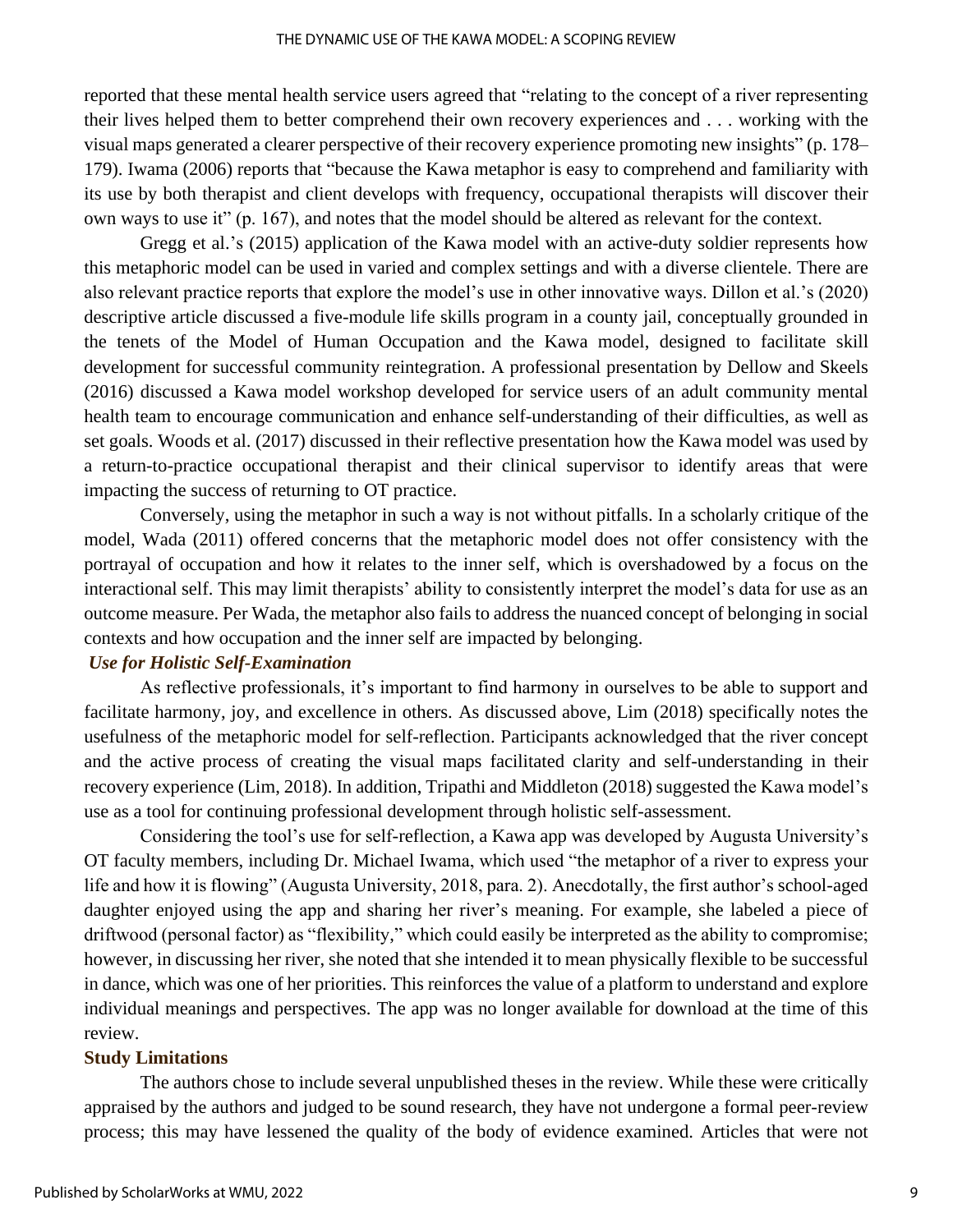published in or translatable to English were not included in the review. In addition, there are numerous conference presentations about the use of the Kawa that were not included; these may have provided valuable information but did not meet the criteria for a rigorous review. The authors have worked in varied practice settings and with various diverse populations; however, the authors themselves represent a relatively homogeneous group with regard to race, ethnicity, citizenship (all American, practicing in the United States), and socioeconomic status. Further insights may have been gained from a more diverse group of reviewers. Finally, while every effort was taken to approach the review objectively, and familiarity with the use of the model was useful in assessing the literature, each author has had positive experiences with the use of the Kawa model, and so confirmation bias cannot be entirely ruled out.

### **Recommendations**

As noted above, the literature, while of good quality, is relatively sparse and mostly small-scale qualitative studies. Further, larger scale qualitative and quantitative research investigations exploring the model's use in various ways and contexts is recommended. Continued use of the model as a tool to garner QL data is recommended, and the Kawa may be particularly suited for use in QL research investigations to explore and understand the perspectives of those in marginalized populations. The authors agree with Iwama's (2020) call for more studies that investigate the Kawa model's use and effectiveness in diverse practice settings from around the world.

Continued development of the model to allow for more formal use in modified ways is also recommended. For example, a formal interview guide using the metaphor without the drawing component may be more feasible in time-limited settings such as acute care. Alternate mediums could be further explored, such as digital and electronic, modeling clay, or prefabricated paper or plastic components of the elements (driftwood, rocks, etc.) that can be added or removed from a river board. Leadley (2015) also listed some unanswered questions from their trial that could be further investigated, including the implications of using metaphors other than a river and the best way to explain the model to service users.

The model's use as a therapeutic tool in nontraditional contexts and varied settings should also be studied further. For example, Lape and Scaife (2017) suggested exploring use of the model to address performance issues and to address workplace challenges. Use of the Kawa as a culturally neutral communication tool between a clinical instructor and a Level II OT fieldwork student was informally trialed by the first author, and a much deeper understanding was gained of the student's unique narrative, personal strengths and barriers, and professional objectives. The authors posit that the use of the Kawa with OT students may aid them in developing scholarly and professional goals and navigating the challenges of academia and entering the health care field. Finally, it is strongly recommended that all nonpublished investigators submit their important work for scholarly publication to effectively disseminate the model's dynamic use among stakeholders.

## **Conclusion**

The current body of work illustrates that the Kawa model is much more than a conceptional model of OT practice. Research supports its adaptable use in practice beyond only a framework, to a clientcentered interview guide, assessment tool, intervention activity, and outcome measure. However, in OT practice, Kawa should be used in conjunction with other relevant frameworks and tools to ensure comprehensive service. Also, novice users should explore training or mentorship to gain confidence for clinical use.

The use of the Kawa model is not restricted to OT practice and can be modified in various ways to promote open communication and collaboration. To enhance overall well-being, it is essential to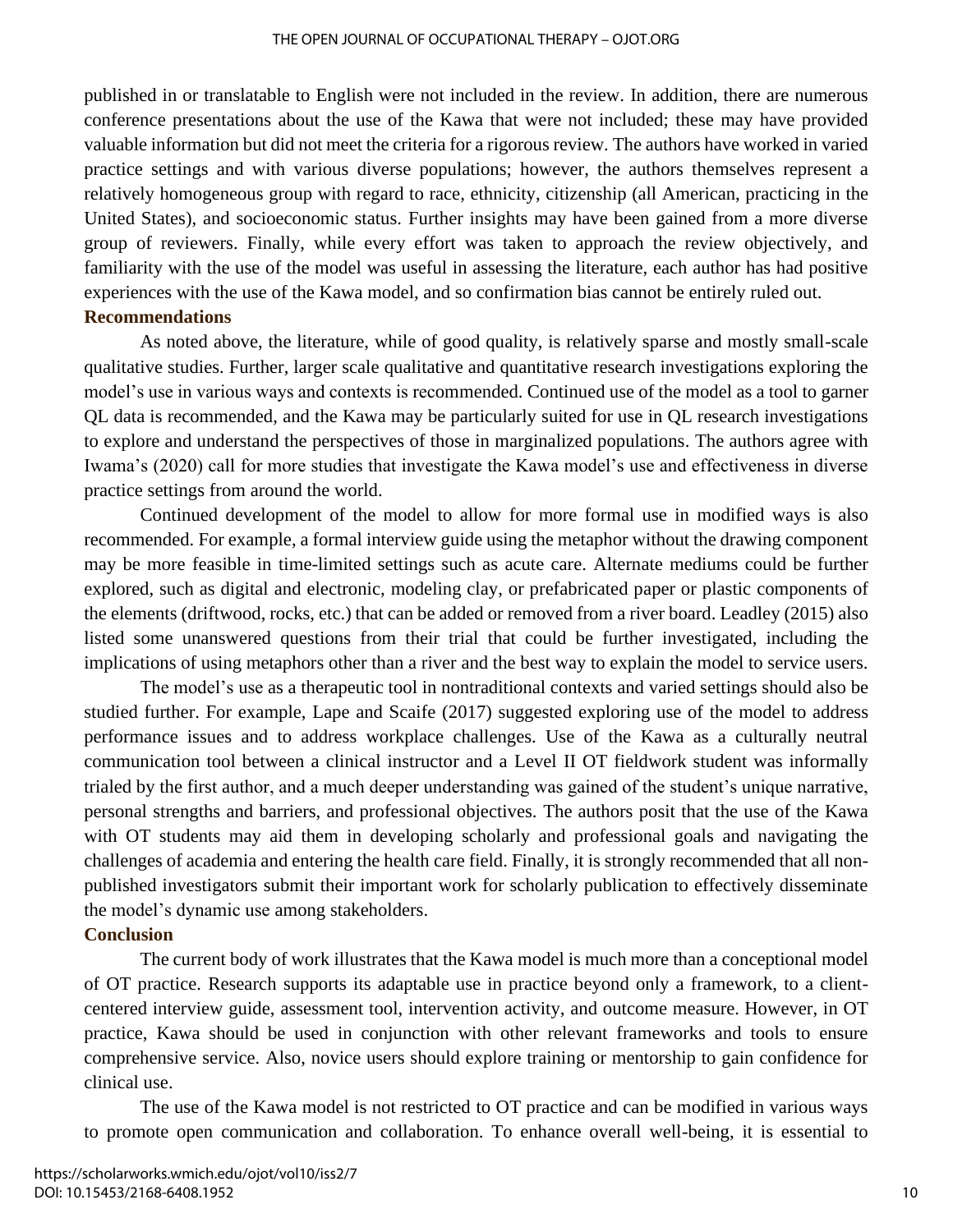explore effective ways to understand diverse perspectives and circumstances outside of our own in any context. Using the Kawa river metaphor, while considering its inseparable features, provides a culturally sensitive opportunity to truly see what is meaningful and valued in the daily lives of others. Only when we welcome, understand, and respect those perspectives can we work together toward harmony. The reviewed research supports the Kawa model's use as a dynamic tool to facilitate effective dialogue and deeper perspective; however, more rigorous research directly investigating use of the model is recommended.

#### **References**

 $\overline{a}$ 

- American Occupational Therapy Association. (2020). Occupational therapy practice framework: Domain and process (4th ed.). *American Journal of Occupational Therapy*, *74*(Suppl. 2), 7412410010p1–7412410010p87. <https://doi.org/10.5014/ajot.2020.74S2001>
- Arksey, H., & O'Malley, L. (2005). Scoping studies: Towards a methodological framework. *International Journal of Social Research Methodology: Theory & Practice*, *8*(1) 19–32. <https://doi.org/10.1080/1364557032000119616>
- Augusta University. (2018, June 13). *Mobile occupational therapy.* App development. [https://www.augusta.edu/alliedhealth/ot/app-](https://www.augusta.edu/alliedhealth/ot/app-development.php)

[development.php](https://www.augusta.edu/alliedhealth/ot/app-development.php)

- Aygün, D., & Akel, B. S. (2018). Investigation of the positive and negative characteristics in using the Kawa Model. *Journal of Occupational Therapy and Rehabilitation*, *6*(2), 111– 116[. https://doi.org/10.30720/ered.463553](https://doi.org/10.30720/ered.463553)
- Braun, V., & Clarke, V. (2006). Using thematic analysis in psychology. *Qualitative Research in Psychology*, *3*(2), 77– 101[. https://doi.org/10.1191/1478088706qp063oa](https://doi.org/10.1191/1478088706qp063oa)
- Carmody, S., Nolan, R., Chonchuir, N. N., Curry, M., Halligan, C., & Robinson, K. (2007). The guiding nature of the *kawa* (river) model in Ireland: Creating both opportunities and challenges for occupational therapists. *Occupational Therapy International*, *14*(4), 221–236. https://doi.org/10.1002/o
- Chang, W-Y., Ma, J-C., Chiu, H-T., Lin, K-C., & Lee, P-H. (2009). Job satisfaction and perceptions of quality of patient care, collaboration and teamwork in acute care hospitals. *Journal of Advanced Nursing*, *65*(9), 1946–1955. https://doi.org/10.1111/j.1365-2648.2009.05085.x
- Dellow, R., & Skeels, H. (2016). Development of a Kawa model workshop for patients of an adult community mental health team [COT annual conference abstract]. *British Journal of Occupational Therapy*, *79*(Suppl. 8), 102–103. <https://doi.org/10.1177/0308022616663152>
- Dillon M. B., Dillon, T. H., Griffiths, T., Prusnek, L., & Tippie, M. (2020). The distinct value of occupational therapy in corrections: Implementation of a life skills program in a county jail. *Annals of International Occupational Therapy*, *3*(4), 185–193[. https://doi.org/10.3928/24761222-](https://doi.org/10.3928/24761222-20200309-01) [20200309-01](https://doi.org/10.3928/24761222-20200309-01)
- Fieldhouse, J. (2008). Using the Kawa Model in practice and in education. *Mental Health Occupational Therapy*, *13*(3), 101–106.
- Ghani, S. N. A., Ainuddin, H. A., & Dahlan, A. (2016). Quality of life amongst family caregivers of older persons with terminal illnesses. *Procedia - Social and Behavioral Sciences*, *234*, 135–143. <https://doi.org/10.1016/j.sbspro.2016.10.228>
- Giazzoni-Fialko, T. M. (2011). *Positive experiences and meaningful interventions of parents of children with Autism Spectrum Disorder: Joys and obstacles in the flow of life.*  [Unpublished master's thesis]. Temple University, Philadelphia[. http://dx.doi.org/10.34944/dspace/1278](http://dx.doi.org/10.34944/dspace/1278)
- Gregg, B. T., Howell, D. M., Quick, C. D., & Iwama, M. K. (2015). The Kawa river model: Applying theory to develop interventions for combat and operational stress control. *Occupational Therapy in Mental Health*, *31*(4), 366–384. https://doi.org/10.1080/0164212X.2015.10754
- Humbert, T. K., Engleman, K., & Miller, C. E. (2014). Exploring women's expectations of recovery from intimate partner violence: A phenomenological study. *Occupational Therapy in Mental Health*, *30*(4), 358–380. <https://doi.org/10.1080/0164212X.2014.970062>
- Iwama, M. (2006). *The Kawa model: Culturally relevant occupational therapy*. Churchill Livingstone-Elsevier Press.
- Iwama, M. (2018). Applying the Kawa model in occupational therapy practice. *OccupationalTherapy.com*, Article 4133. [http://occupationaltherapy.com](http://occupationaltherapy.com/)
- Iwama, M. (2020). 20Q: Kawa Model of Occupational Therapy developer. *OccupationalTherapy.com,* Article 5207. [www.occupationaltherapy.com](http://www.occupationaltherapy.com/)
- Iwama, M. K., Thomson, N. A., & Macdonald, R. M. (2009). The Kawa model: The power of culturally responsive occupational therapy. *Disability & Rehabilitation*, *31*(14), 1125–1135[. https://doi.org/10.1080/09638280902773711](https://doi.org/10.1080/09638280902773711)
- Janus, E. (2017). The Kawa Model in occupational therapy and its application in the rehabilitation of a mentally challenged patient. *Advances in Rehabilitation*, *1*, 27–36. https://doi.org/10.1515/rehab-2015-005
- Lape, J. E., Lukose, A., Ritter, D. R. M., & Scaife, B. D. (2019). Use of the Kawa Model to facilitate interprofessional collaboration: A pilot study. *The Internet Journal of Allied Health Sciences & Practice*, *17*(1), 1–10. <https://nsuworks.nova.edu/ijahsp/vol17/iss1/3/>
- Lape, J. E, & Scaife, B. D. (2017). Use of the KAWA Model for teambuilding with rehabilitative professionals: An exploratory study. *The Internet Journal of Allied Health Sciences and Practice*, *15*(1), Article 10.
- Law, M., & MacDermid, J. (Eds.). (2014). *Evidence-based rehabilitation: A guide to practice* (3rd ed.). SLACK Incorporated.
- Leadley, S. (2015). The Kawa model: Informing the development of a culturally sensitive, occupational therapy assessment tool in Aotearoa/New Zealand. *New Zealand Journal of Occupational Therapy*, *62*(2), 48–54.
- Lim, D. H. (2018). *Personal journeys of recovery: Exploring the experiences of mental health service users engaging with the Kawa 'River' model* [Unpublished doctoral thesis]. Brunel University, London. <http://bura.brunel.ac.uk/handle/2438/18272>
- MacLeod Schroeder, N.J. (2018). *Rivers of doing, becoming, being, belonging: Exploring occupational therapist identity*  [Unpublished doctoral dissertation]. University of Manitoba, Winnipeg[. http://hdl.handle.net/1993/33290](http://hdl.handle.net/1993/33290)
- Majapuro, H. (2017). *Applicability of the Kawa model as a framework for the occupational therapy process*[Unpublished master's thesis]. Jönköping University, Sweden. [http://www.diva-](http://www.diva-portal.org/smash/get/diva2:1074209/FULLTEXT01.pdf)
- [portal.org/smash/get/diva2:1074209/FULLTEXT01.pdf](http://www.diva-portal.org/smash/get/diva2:1074209/FULLTEXT01.pdf) Nelson, A. (2007). Seeing white: A critical exploration of occupational therapy with indigenous Australian people. *Occupational Therapy International, 14*(4), 237–255. <https://doi.org/10.1002/oti.236>
- Newbury R., & Lape J. (2021). Well-being, aging in place, and use of the Kawa model: A pilot study. *Annals of International Occupational Therapy*, *4*(1), 15–25. <https://doi.org/10.3928/24761222-20200413-02>